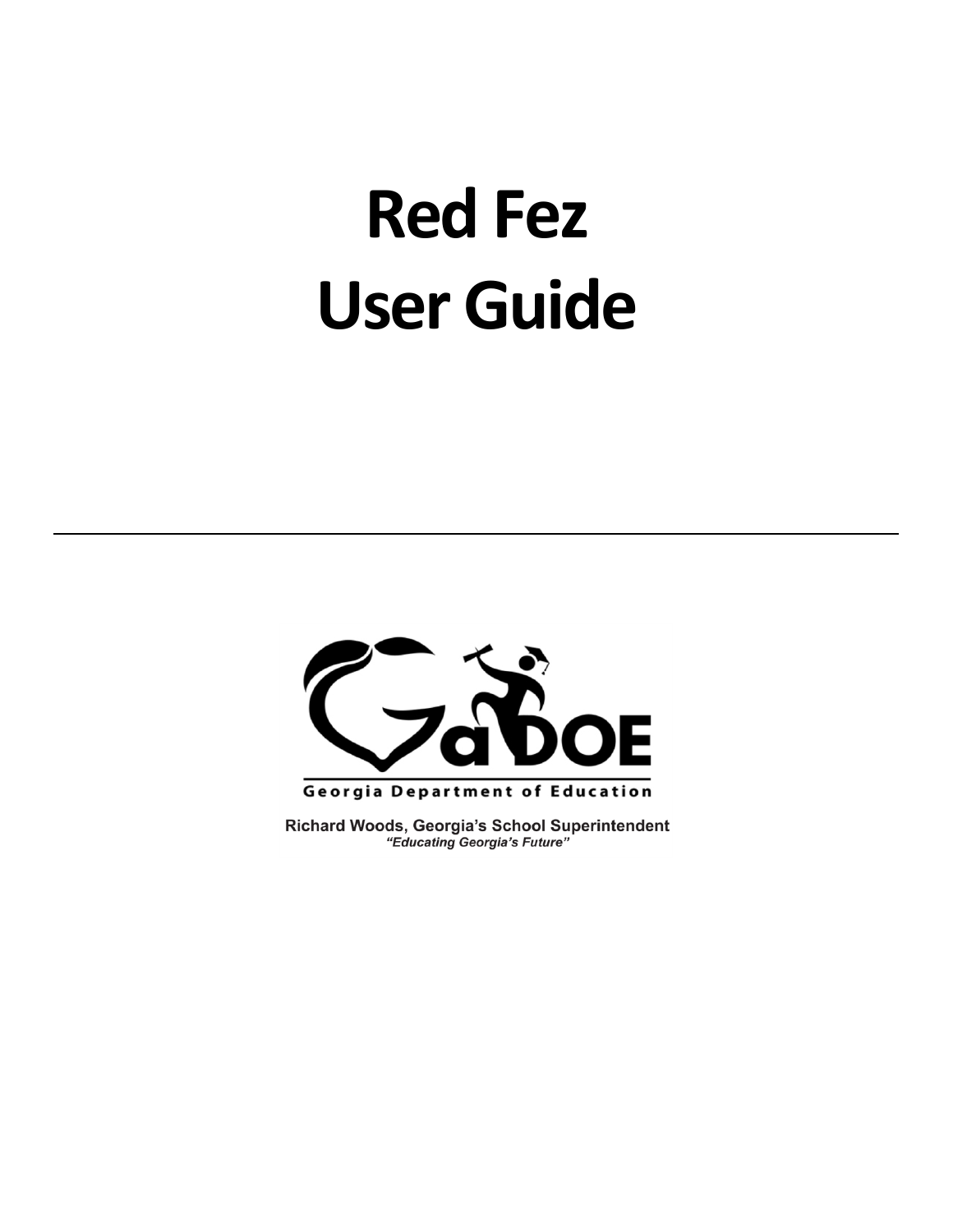## **Red Fez Overview**

This guide will illustrate how to use the Red Fez application. The Red Fez application enables teachers to monitor and properly reward students involved in the Red Fez Reading Club.

The primary purpose of the Red Fez Reading Club is to improve early reading skills by encouraging reading among children, their families, friends and neighbors. And, as an incentive, children can earn one ticket for each book they read, up to 10 tickets to the annual Shriners Circus.

The Red Fez application is only available to elementary school teachers.

## **Accessing Red Fez**

- 1. Log on to your Student Information System (SIS).
- 2. Select the Statewide Longitudinal Data System **(SLDS)** link. The SLDS window is displayed.

| <b>SLDS</b><br><b>Red Fez</b><br>Logout                                       |                    |                                                        |                         |                        |                           |                              |
|-------------------------------------------------------------------------------|--------------------|--------------------------------------------------------|-------------------------|------------------------|---------------------------|------------------------------|
| Quick Links: TeacherDashboard                                                 |                    |                                                        |                         |                        |                           |                              |
| ALL<br>Period:<br>۰                                                           |                    |                                                        |                         |                        |                           | View Report                  |
| of $1 \nightharpoonup$<br>$\mathbb{N}$<br>¢<br>$\vert$ 1                      | Find   Next        | <b>Line Committee</b><br>$\mathbb{R} \cdot \mathbb{Q}$ |                         |                        |                           |                              |
| Welcome Pennington, Carlo R - Kearny Elementary - Dundee District             |                    |                                                        |                         | About                  |                           | Wednesday, February 22, 2017 |
| 2016-2017 Active<br>A My Schedule                                             | 2016-2017 Inactive | 2015-2016                                              | F<br>Attendance Tracker |                        |                           |                              |
| 2016-2017 Active Schedule                                                     |                    | <b>Students</b><br>Enrolled                            |                         | Attendance 2015 - 2016 |                           |                              |
| Year Long                                                                     |                    |                                                        | Zero Absences           |                        | 6 to 10 Absences          | $> 10$ Absences              |
| 23. English Language Arts - 23.00 Language Arts, General,<br>Elementary (K-5) |                    | 34                                                     | 1 to 5 Absences         |                        |                           |                              |
| Language Arts/Grade 5 - Section 117 (23.0060001)                              |                    | 15                                                     |                         |                        |                           |                              |
| Reading/Grade 5 - Section 117 (23.0017000)                                    |                    | 15                                                     | Classroom-              | 16%<br>37%             | 32%                       | 16%                          |
| Reading/Grade 5 - Section 217 (23.1017000)                                    |                    |                                                        | Kearny Elementary - 10% | 38%                    | 28%                       | 24%                          |
| 27. Mathematics - 27.01 Mathematics, General, Elementary K-5                  |                    | 19                                                     | Dundee District - 89%   | 41%                    | 27%                       | 24%                          |
| Mathematics/Grade 5 - Section 117 (27.0160000)                                |                    | 15                                                     | State - 13%             | 43%                    | 24%                       | 20%                          |
| Mathematics/Grade 5 - Section 317 (27.1160000)                                |                    |                                                        |                         |                        |                           |                              |
|                                                                               |                    |                                                        | $\Omega$                | 20                     | 40<br>60                  | 80<br>100                    |
| 41. Science, Elementary (K-5) - 41.01 Science, Elementary K-6                 |                    | 19                                                     |                         |                        | % of Students by Category |                              |
| Science/Grade 5 - Section 117 (41.0160000)                                    |                    | 15                                                     |                         |                        |                           |                              |

Georgia Department of Education February 22, 2017 • Page 2 of 7 All Rights Reserved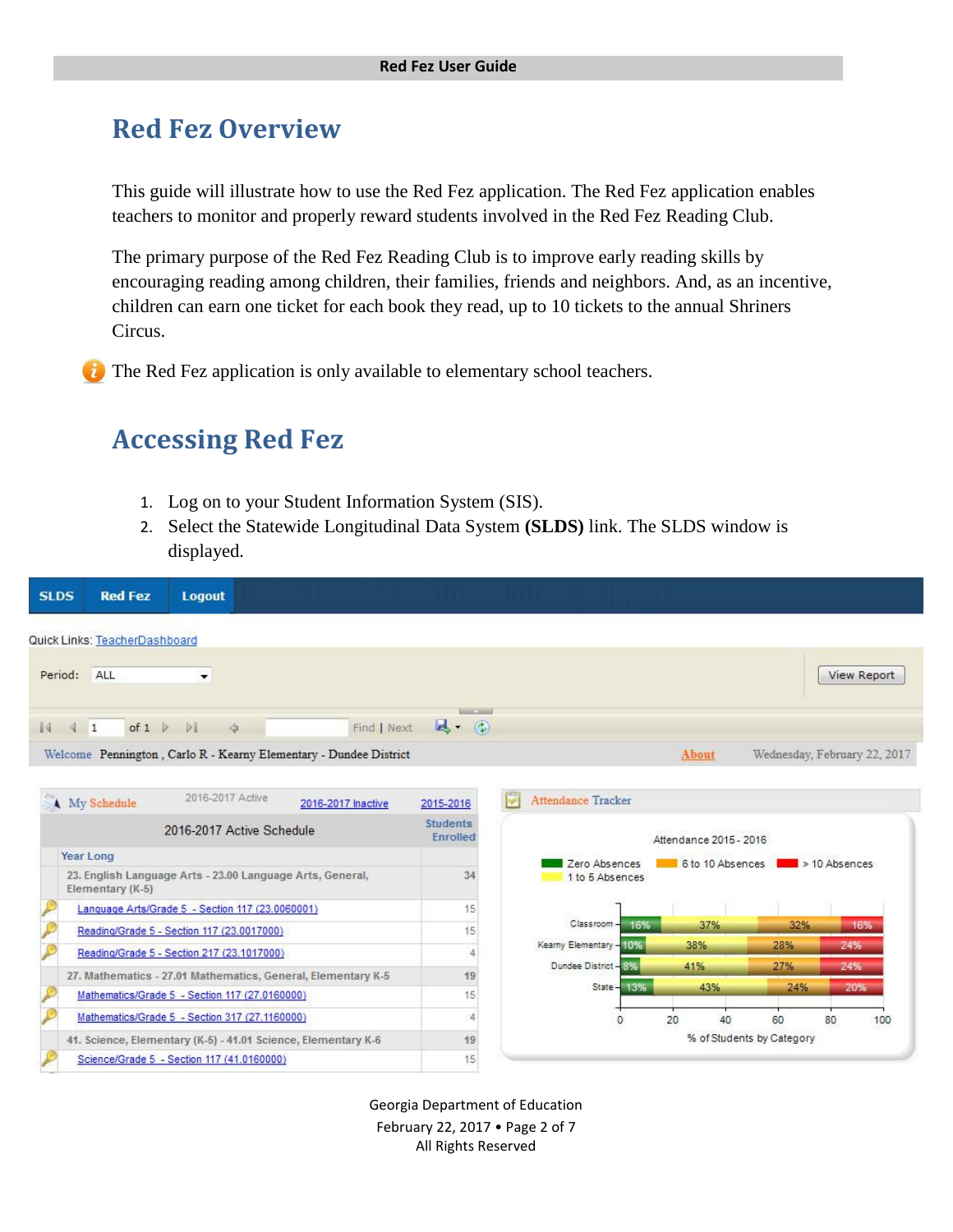#### **Red Fez User Guide**

3. Click on the Red Fez link **Red Fez** from the menu.

| <b>SLDS</b>                | <b>Red Fez</b> Logout                                                                                                                  |                                                                                                                                                                      |               |                           |                     |
|----------------------------|----------------------------------------------------------------------------------------------------------------------------------------|----------------------------------------------------------------------------------------------------------------------------------------------------------------------|---------------|---------------------------|---------------------|
| georgia<br><b>thriners</b> | <b>RED FEZ Reading Club</b>                                                                                                            |                                                                                                                                                                      |               | In Schools<br>Georgia     | Communities         |
|                            | What you need to do:<br>• Enroll your students in the program<br>• Track the number of books they read<br>. Print their circus tickets | It's easy to help your students enroll in the Red Fez Reading Club so they can earn tickets to<br>the Yaarab Shrine Circus & Fair at Jim R. Miller Park in Marietta. |               |                           |                     |
|                            | <b>Course Name:</b>                                                                                                                    | Reading/Grade 1 - 23.1012000<br>۰                                                                                                                                    |               |                           |                     |
|                            | Save changes<br><b>First Name</b>                                                                                                      | Cancel changes<br>Last Name<br>▼                                                                                                                                     | # Books<br>Y. | # Tickets<br>$\mathbf{r}$ |                     |
|                            | Cynthia                                                                                                                                | Freeman                                                                                                                                                              | 0             | $\Omega$                  | <b>View Tickets</b> |
|                            | Adam                                                                                                                                   | Benton                                                                                                                                                               | $\circ$       | $\circ$                   | <b>View Tickets</b> |
|                            | <b>Brandon</b>                                                                                                                         | Tompkins                                                                                                                                                             | $\circ$       | $\overline{0}$            | <b>View Tickets</b> |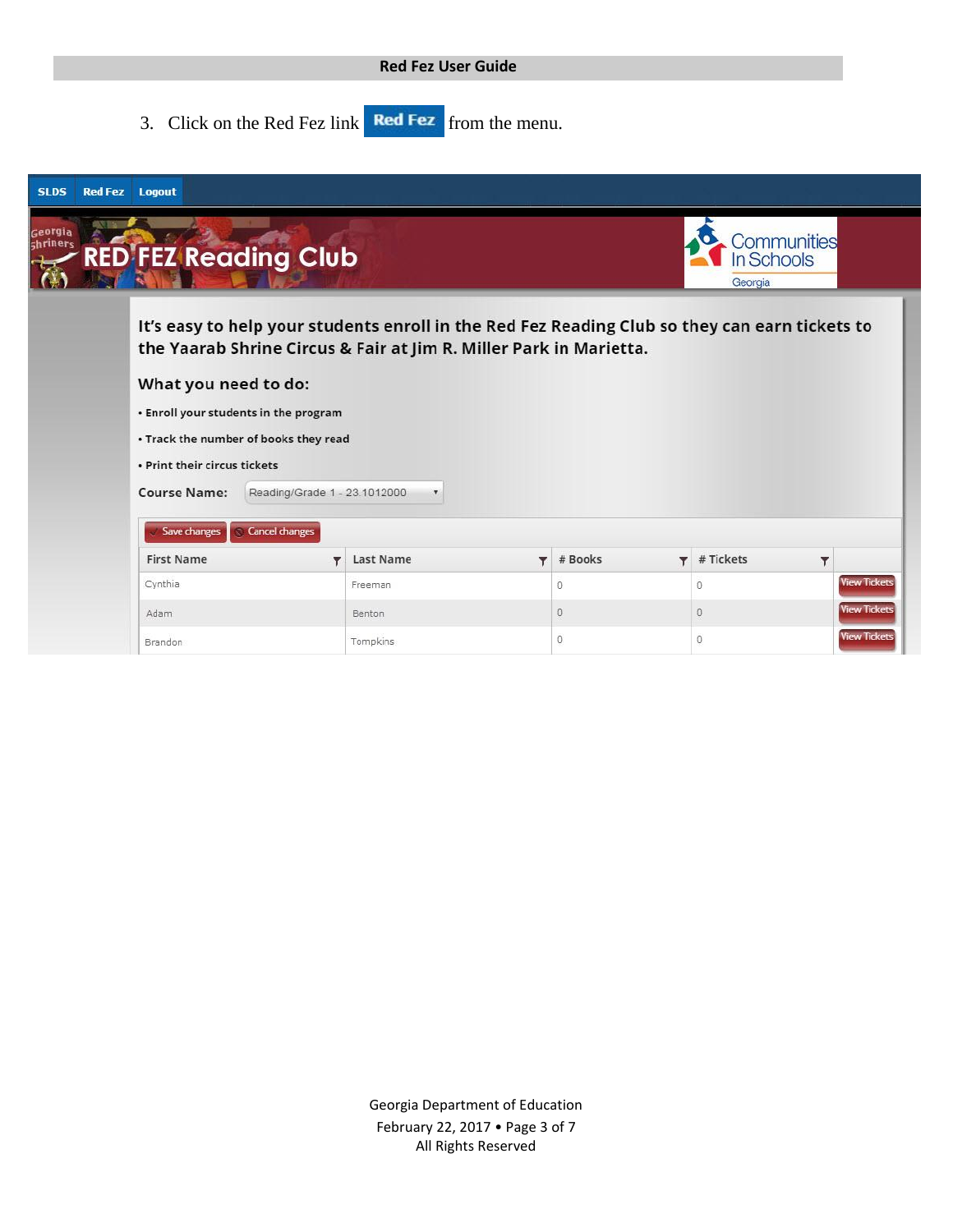## **Using Red Fez**

Use the dropdown menu and select a course beside **Course Name**.

| <b>SLDS</b>         | <b>Red Fez</b> Logout        |                                                                                              |        |                                                                                                                                                                      |          |                         |           |  |                     |  |  |
|---------------------|------------------------------|----------------------------------------------------------------------------------------------|--------|----------------------------------------------------------------------------------------------------------------------------------------------------------------------|----------|-------------------------|-----------|--|---------------------|--|--|
| Georgia<br>shriners | <b>RED'FEZ Reading Club</b>  |                                                                                              |        | Communities<br>n Schools<br>Georgia                                                                                                                                  |          |                         |           |  |                     |  |  |
|                     |                              |                                                                                              |        | It's easy to help your students enroll in the Red Fez Reading Club so they can earn tickets to<br>the Yaarab Shrine Circus & Fair at Jim R. Miller Park in Marietta. |          |                         |           |  |                     |  |  |
|                     | What you need to do:         |                                                                                              |        |                                                                                                                                                                      |          |                         |           |  |                     |  |  |
|                     |                              | • Enroll your students in the program                                                        |        |                                                                                                                                                                      |          |                         |           |  |                     |  |  |
|                     |                              | • Track the number of books they read                                                        |        |                                                                                                                                                                      |          |                         |           |  |                     |  |  |
|                     | • Print their circus tickets |                                                                                              |        |                                                                                                                                                                      |          |                         |           |  |                     |  |  |
|                     | <b>Course Name:</b>          | Reading/Grade 1 - 23.1012000                                                                 |        |                                                                                                                                                                      |          |                         |           |  |                     |  |  |
|                     | Save changes                 | Reading/Grade 1 - 23.1012000<br>Reading/Grade 2 - 23.1013000<br>Reading/Grade 3 - 23.1014000 |        |                                                                                                                                                                      |          |                         |           |  |                     |  |  |
|                     | <b>First Name</b>            | Reading/Grade 4 - 23.1016000                                                                 |        | v                                                                                                                                                                    | # Books  | $\overline{\mathbf{r}}$ | # Tickets |  |                     |  |  |
|                     | Cynthia                      | Reading/Grade 5 - 23.1017000<br>Reading/Grade K - 23.1011000                                 |        |                                                                                                                                                                      | 0        |                         | $\circ$   |  | <b>View Tickets</b> |  |  |
|                     | Adam                         |                                                                                              | Benton |                                                                                                                                                                      | $\theta$ |                         | $\theta$  |  | <b>View Tickets</b> |  |  |
|                     |                              |                                                                                              |        |                                                                                                                                                                      |          |                         |           |  | <b>View Tickets</b> |  |  |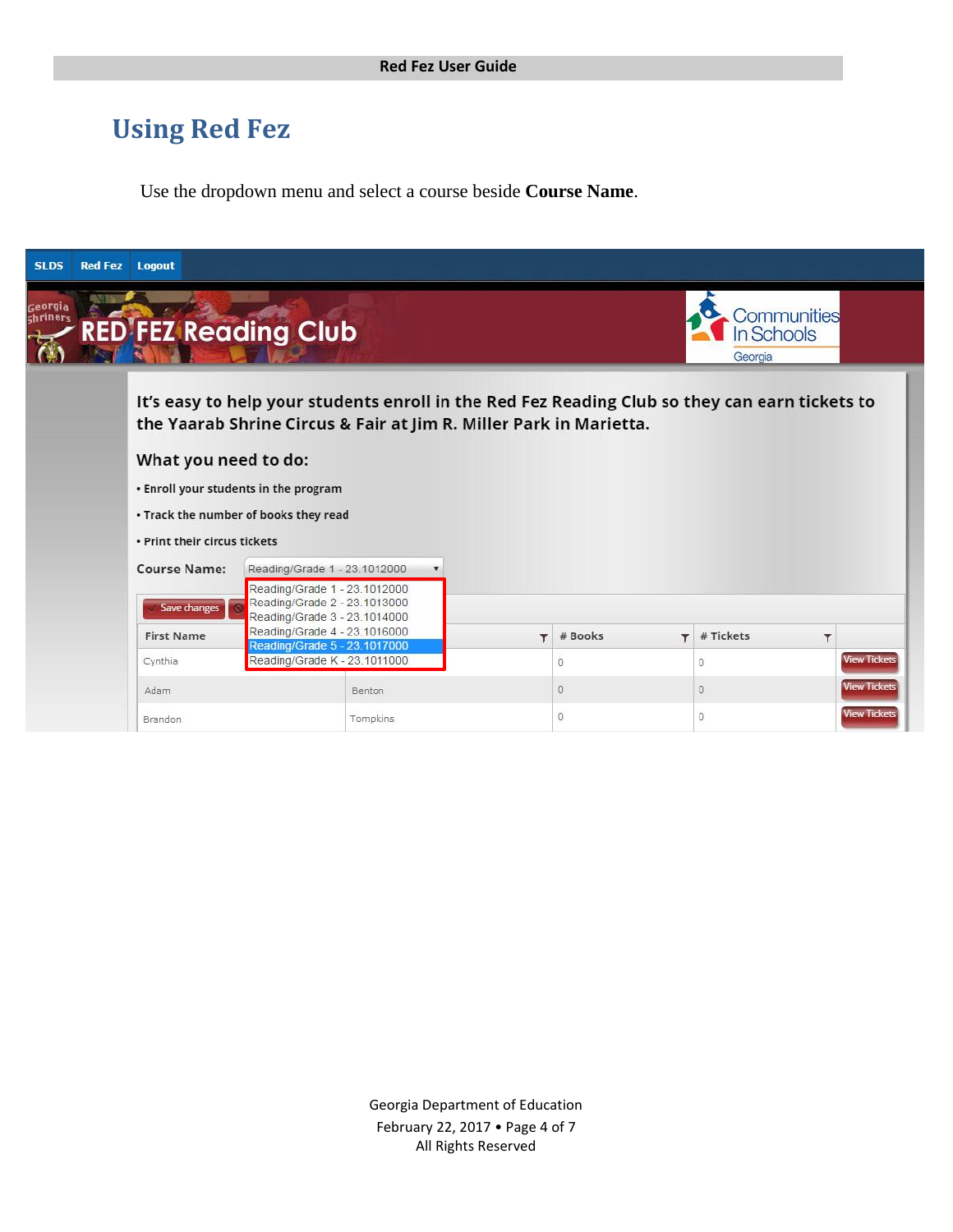#### **Red Fez User Guide**

Use the Up/Down arrows  $\begin{array}{|c|c|c|}\n\hline\n\end{array}$  to increase/decrease the number of books read by the student.

| <b>SLDS</b>        | <b>Red Fez</b> Logout                                                                                  |                                                                                                                                                                      |                    |                                                                     |                          |
|--------------------|--------------------------------------------------------------------------------------------------------|----------------------------------------------------------------------------------------------------------------------------------------------------------------------|--------------------|---------------------------------------------------------------------|--------------------------|
| ;eorgia<br>hriners | <b>RED FEZ Reading Club</b>                                                                            |                                                                                                                                                                      |                    | Communities<br>In Schools<br>Georgia                                |                          |
|                    | What you need to do:<br>• Enroll your students in the program<br>• Track the number of books they read | It's easy to help your students enroll in the Red Fez Reading Club so they can earn tickets to<br>the Yaarab Shrine Circus & Fair at Jim R. Miller Park in Marietta. |                    |                                                                     |                          |
|                    | • Print their circus tickets                                                                           |                                                                                                                                                                      |                    |                                                                     |                          |
|                    | <b>Course Name:</b>                                                                                    | Reading/Grade 5 - 23.1017000<br>v                                                                                                                                    |                    |                                                                     |                          |
|                    | Save changes<br>Cancel changes                                                                         |                                                                                                                                                                      |                    |                                                                     |                          |
|                    | <b>First Name</b><br>Cynthia                                                                           | <b>Last Name</b><br>$\overline{\mathbf{r}}$<br>Freeman                                                                                                               | # Books<br>Y.<br>0 | # Tickets<br>$\overline{\mathbf{r}}$<br>$\frac{1}{\nu}$<br>$\Omega$ | ۳<br><b>View Tickets</b> |
|                    | Adam                                                                                                   | Benton                                                                                                                                                               | $\overline{0}$     | $\theta$                                                            | <b>View Tickets</b>      |
|                    | <b>Brandon</b>                                                                                         | Tompkins                                                                                                                                                             | 0                  | $\circ$                                                             | <b>View Tickets</b>      |

Georgia Department of Education February 22, 2017 • Page 5 of 7 All Rights Reserved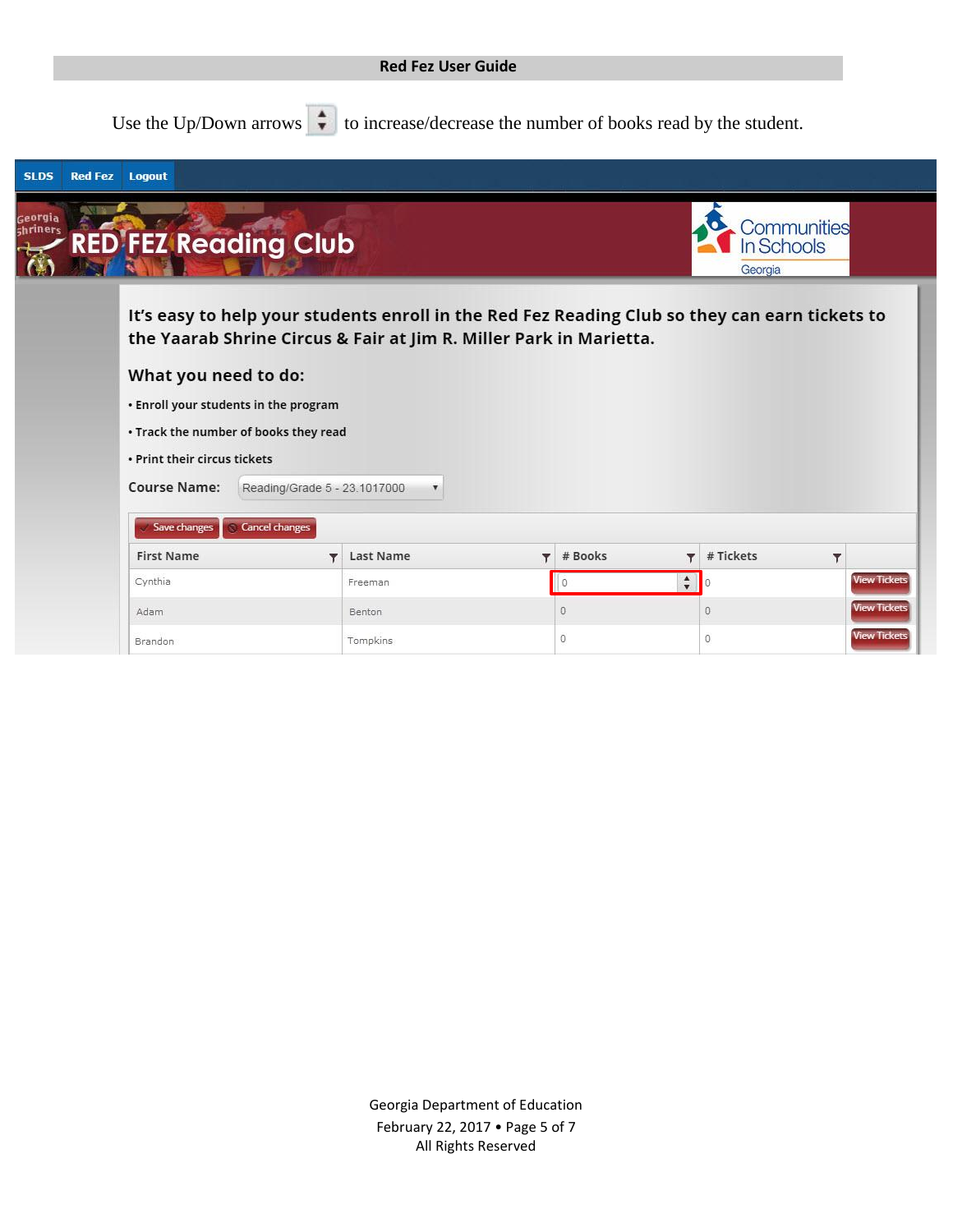#### **Red Fez User Guide**

Click on the **Save Changes** button **vSave changes** to record your entry. The number of books you entered will update. The number of tickets will **automatically** update. Use the **Cancel changes** button **C** Cancel changes to undo an entry in the **#Books** column.

You can only cancel changes that have not been saved.

| Georgia<br>shriners | <b>RED FEZ Reading Club</b>                                                                                                            |                                                       |                                                                                                                                                                      |    |          |                         | In Schools<br>Georgia | Communities             |
|---------------------|----------------------------------------------------------------------------------------------------------------------------------------|-------------------------------------------------------|----------------------------------------------------------------------------------------------------------------------------------------------------------------------|----|----------|-------------------------|-----------------------|-------------------------|
|                     | What you need to do:<br>• Enroll your students in the program<br>• Track the number of books they read<br>• Print their circus tickets |                                                       | It's easy to help your students enroll in the Red Fez Reading Club so they can earn tickets to<br>the Yaarab Shrine Circus & Fair at Jim R. Miller Park in Marietta. |    |          |                         |                       |                         |
|                     | <b>Course Name:</b><br>Save changes<br>$\bullet$                                                                                       | Reading/Grade 5 - 23.1017000<br><b>Cancel changes</b> | $\blacktriangledown$                                                                                                                                                 |    |          |                         |                       |                         |
|                     | <b>First Name</b>                                                                                                                      |                                                       | <b>Last Name</b>                                                                                                                                                     | v. | # Books  | $\overline{\mathbf{r}}$ | # Tickets             | $\overline{\mathbf{r}}$ |
|                     |                                                                                                                                        |                                                       | Freeman                                                                                                                                                              |    | 6        |                         | 6                     | <b>View Tickets</b>     |
|                     | Cynthia                                                                                                                                |                                                       |                                                                                                                                                                      |    |          |                         |                       |                         |
|                     | Adam                                                                                                                                   |                                                       | Benton                                                                                                                                                               |    | $\theta$ |                         | $\theta$              | <b>View Tickets</b>     |

Georgia Department of Education February 22, 2017 • Page 6 of 7 All Rights Reserved